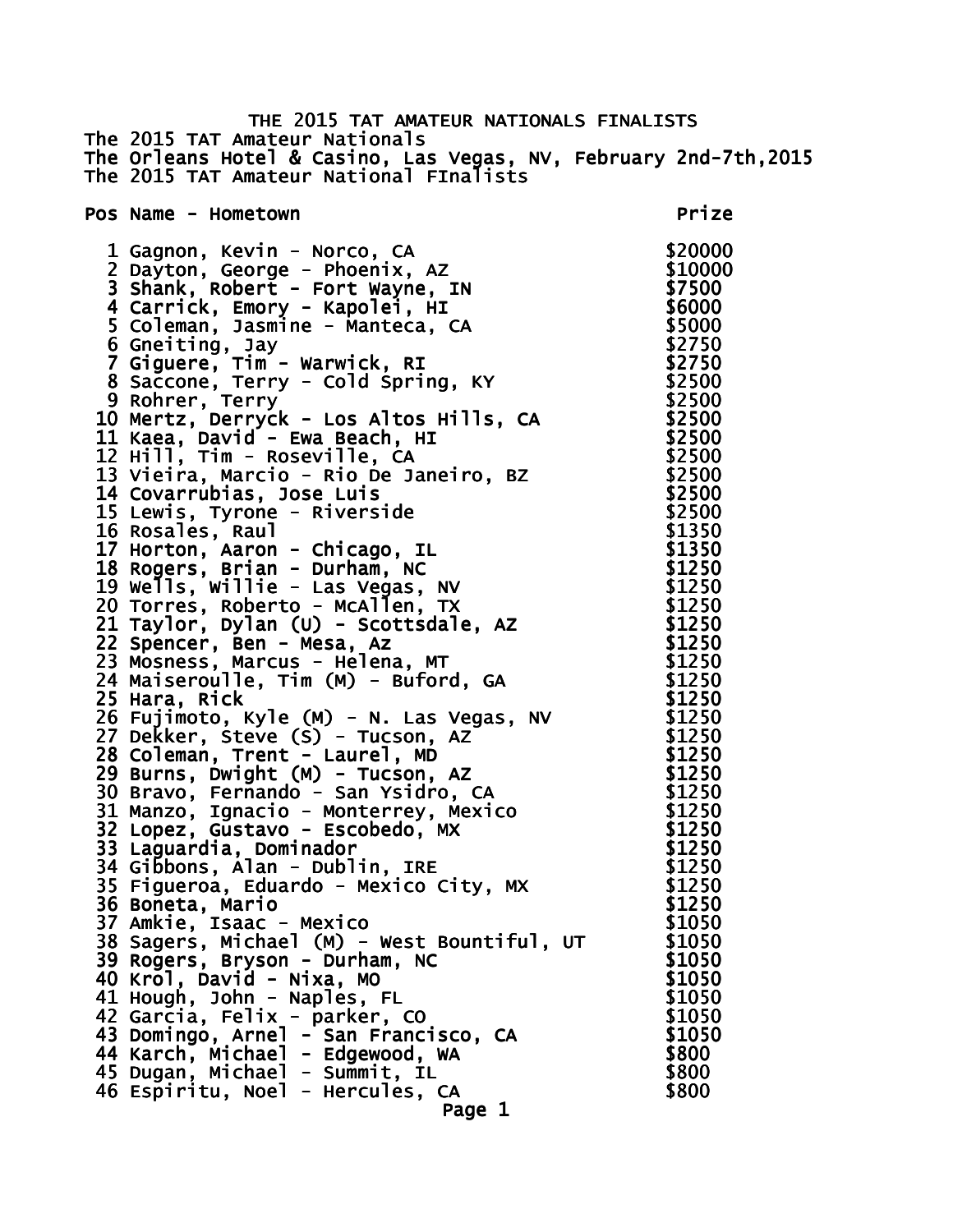| THE 2015 TAT AMATEUR NATIONALS FINALISTS                                                                                                                                                                                                            |                |
|-----------------------------------------------------------------------------------------------------------------------------------------------------------------------------------------------------------------------------------------------------|----------------|
| 47 Ziegler, Justin                                                                                                                                                                                                                                  | \$800          |
|                                                                                                                                                                                                                                                     | \$800          |
|                                                                                                                                                                                                                                                     | \$800          |
|                                                                                                                                                                                                                                                     | \$800          |
|                                                                                                                                                                                                                                                     | \$800          |
|                                                                                                                                                                                                                                                     | \$800          |
|                                                                                                                                                                                                                                                     | \$800          |
| 47 Ziegier, Justin<br>48 Wilt, Jason - San Diego, CA<br>49 Spencer, Craig - Phoenix, AZ<br>50 Signaigo, Michael - Kapolei, HI<br>51 Sepulveda, Jaime<br>52 Sands, Kevin - Edinburg, UK<br>53 Russo, Mark - Waynesboro, PA<br>54 Russo, Frank - Guam | \$800          |
|                                                                                                                                                                                                                                                     | \$800          |
| 56 Rodriguez, Alfonso                                                                                                                                                                                                                               | \$800          |
| 57 Rees, Clay - Riverton, UT                                                                                                                                                                                                                        | \$800          |
| 58 Ray, John - Las Vegas, Nv<br>59 Rakoski, Jon                                                                                                                                                                                                     | \$800<br>\$800 |
| 60 Patterson, Robbie - Maricopa, AZ                                                                                                                                                                                                                 | \$800          |
|                                                                                                                                                                                                                                                     | \$800          |
| 61 Pascua, Tony - Sacramento, CA<br>62 Parker, Johnny - Maywood, IL                                                                                                                                                                                 | \$800          |
| 63 Nietsch, Johann - Ostfildren                                                                                                                                                                                                                     | \$800          |
| 64 Naylor, Mitchell - Clinton, NC                                                                                                                                                                                                                   | \$800          |
| 65 Nakunz, Mike                                                                                                                                                                                                                                     | \$800          |
| 66 Nadeau, Chase                                                                                                                                                                                                                                    | \$800          |
| 67 Medley, Robbie - Billings, MT                                                                                                                                                                                                                    | \$800          |
| 68 McDonald, Ronald (S) - Newman Lake, WA<br>69 Lopez, Eligio - Hermosillo, SON                                                                                                                                                                     | \$800          |
|                                                                                                                                                                                                                                                     | \$800          |
|                                                                                                                                                                                                                                                     | \$800          |
|                                                                                                                                                                                                                                                     | \$800          |
|                                                                                                                                                                                                                                                     | \$800          |
| oy Lopez, Eligio - Hermosillo, SON<br>70 Loosbrock, Howard (S) - Henderson, NV<br>71 Laub, Sabrina - Munich, Germany<br>72 Klein, Ross - Glen Cove, NY<br>73 Keough, Mike - Stockton, CA<br>74 Kahalekai, Kanale - Wailuku, HI<br>75 Jensen, Jer    | \$800          |
|                                                                                                                                                                                                                                                     | \$800          |
|                                                                                                                                                                                                                                                     | \$800          |
|                                                                                                                                                                                                                                                     | \$800          |
|                                                                                                                                                                                                                                                     | \$800          |
| 78 Grogan, Pat                                                                                                                                                                                                                                      | \$800          |
| 79 Gregory, Randall - Lakeland, Fl<br>80 Gneiting, Josh - Aberdeen, ID                                                                                                                                                                              | \$800          |
|                                                                                                                                                                                                                                                     | \$800          |
| 81 Gneiting, Jacob                                                                                                                                                                                                                                  | \$800<br>\$800 |
| 82 Freeman, Steve - Hermantown, MN<br>83 Dixson, Jeremy - Detroit, MI                                                                                                                                                                               | \$800          |
| 84 Day, Kevin - Lehigh Acres, FL                                                                                                                                                                                                                    | \$800          |
| 85 Corrigan, Larry (S) - Las Vegas, NV                                                                                                                                                                                                              | \$800          |
| 86 Conn, Tim - Sunnyvale, CA                                                                                                                                                                                                                        | \$800          |
| 87 Chadwick III, Harold - Columbus, OH                                                                                                                                                                                                              | \$800          |
| 88 Cannady, Kwane (M)                                                                                                                                                                                                                               | \$800          |
| 89 Carter, Sam - Ben Lommad, CA                                                                                                                                                                                                                     | \$800          |
| 90 Calyore, Steve                                                                                                                                                                                                                                   | \$800          |
| 91 Archundia, Alex                                                                                                                                                                                                                                  | \$800          |
|                                                                                                                                                                                                                                                     | \$800          |
| 92 Adkins, Daniel - Austin, TX<br>93 Bester, Tyrus - Chicago, IL                                                                                                                                                                                    | \$750          |
| 94 Jiminez, Rosalio                                                                                                                                                                                                                                 | \$750          |
| 95 Duran, Michael - Banning, CA                                                                                                                                                                                                                     | \$750          |
| 96 Bartoszek, Thomas - Lenox, MI                                                                                                                                                                                                                    | \$750          |
| 97 Mundy, Josh - Aptos, CA                                                                                                                                                                                                                          | \$750          |
| 98 Caminsky, Guy - South Africa, KZW                                                                                                                                                                                                                | \$750          |
| Page 2                                                                                                                                                                                                                                              |                |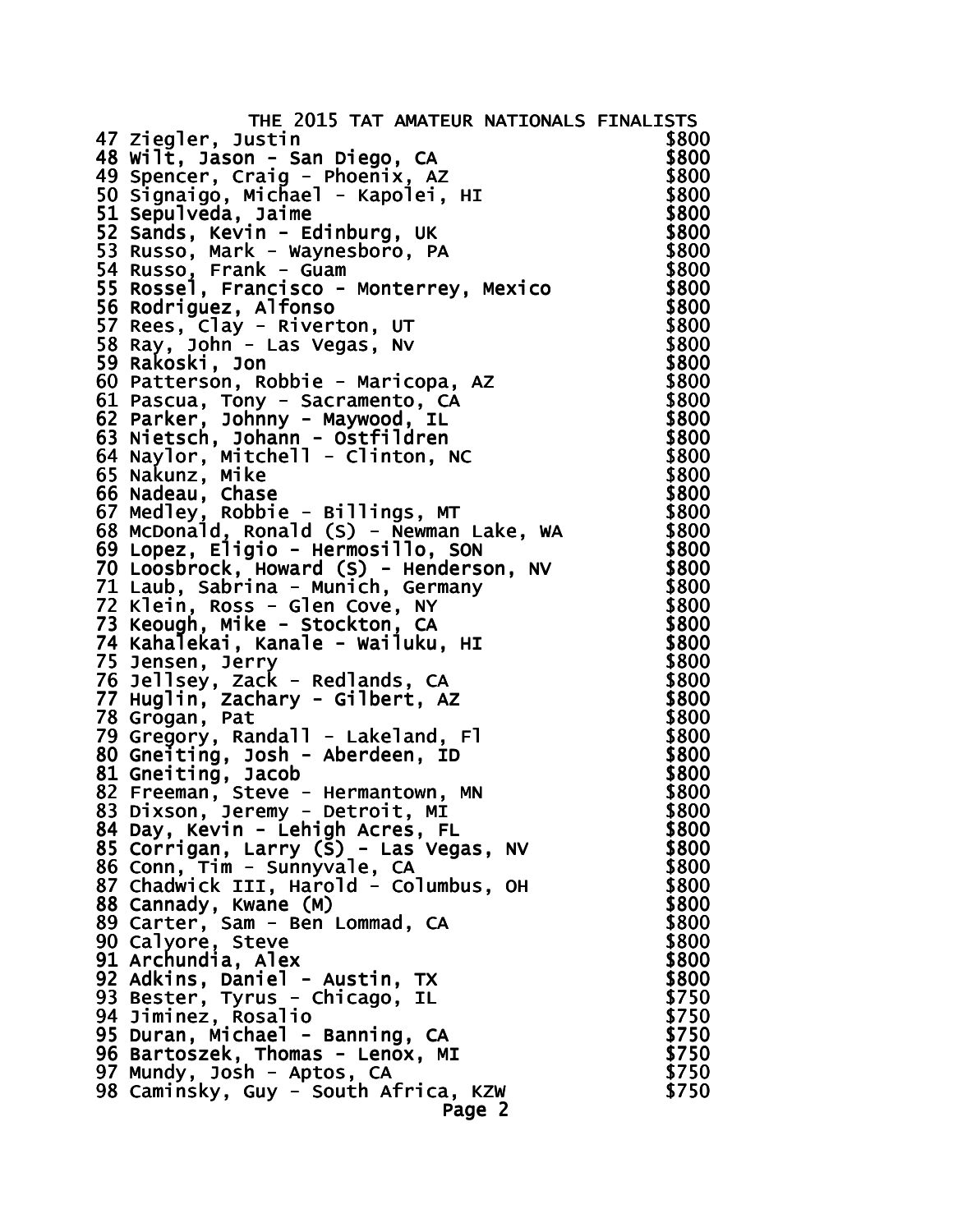| THE 2015 TAT AMATEUR NATIONALS FINALISTS                                 |       |
|--------------------------------------------------------------------------|-------|
| 99 Climer, Matt - Columbus, OH                                           | \$750 |
| 100 Eales, Warren - Las Vegas, NV                                        | \$750 |
| 101 Leong, Terry - Henderson, NV                                         | \$750 |
| 102 Eskenazi, David                                                      | \$750 |
| 103 Doody, Vaughn - Las Vegas, NV                                        | \$750 |
| 104 Albert, Mike - LITTLE RIVER, SC                                      | \$750 |
| 105 De La Garza, Victor - Monterrey, Mexico                              | \$500 |
| 106 Sheehan, Bob - Cincinnati, OH                                        | \$500 |
| 107 Wilson, Dan - Santa Cruz, CA                                         | \$500 |
| 108 Ball, Tracie - Tucson, AZ                                            | \$500 |
| 109 Parris, Jason                                                        | \$500 |
| 110 Pretlove, Billy - Phoenix, AZ                                        | \$500 |
|                                                                          |       |
| 111 Charlebois, Pat - Ajax, Canada                                       | \$500 |
| 112 Roethle, James E - Casa Grande, AZ                                   | \$500 |
| 113 Robinson, Jason - Country Club Hills, IL                             | \$500 |
| 114 Knowland, Sarah - Las Vegas, NV                                      | \$500 |
| 115 Godden, Bob - Las Vegas, NV                                          | \$500 |
| 116 Wright, Paul - Jersey, UK                                            | \$500 |
|                                                                          | \$500 |
| 117 France, Michael - Reno, NV<br>118 Pereda, Luis - Monterrey, Mexico   | \$500 |
| 119 Castro, Jerry - South San Fransisco, CA                              | \$500 |
| 120 Ramirez, Andres                                                      | \$500 |
| 121 Hobbs, Jerry Jr.<br>122 Harrington, Jordan - Eagle Mt, UT            | \$500 |
|                                                                          | \$500 |
| 123 Dumas, Jeffrey - Chicago, IL                                         | \$500 |
| 124 Matuszewski, Frank - Lecanto, FL                                     | \$500 |
| 125 Medrano, Ambrosio - Chicago, IL                                      | \$500 |
| 126 Wiberg, Chad - Shephard, MT                                          | \$500 |
|                                                                          | \$500 |
| 127 Kochiš, Brian - Highlands Ranch, CO<br>128 Weston, Tim - Corning, CA | \$500 |
| 129 Snead, Jamie - Roseburg, OR                                          | \$500 |
| 130 Cruz, Miguel Angel                                                   | \$500 |
| 131 Taino, Jeffrey                                                       | \$500 |
|                                                                          | \$500 |
| 132 Cottom, Brad - Dillon, MT<br>133 Davis, Jared - Wailuku, HI          | \$500 |
|                                                                          |       |
| 134 Felix-Rowbottom, Shawn - Lake Havasu, AZ                             | \$500 |
| 135 Sanicolas, Sam                                                       | \$500 |
| 136 Fournier, David - Oakley, CA<br>137 Strause, Shawna - Tucson, AZ     | \$500 |
|                                                                          | \$500 |
| 138 Weston, Clay - Corning, CA                                           | \$500 |
| 139 Thompson, Tona - Redding, CA                                         | \$500 |
| 140 Davis, Robert - Wailuku, HI                                          | \$500 |
| 141 Salazar, Luis Mario<br>142 Carvalho Junior, Jose - Bresivia          | \$500 |
|                                                                          | \$500 |
| 143 Whitfield, General - Fort Worth, TX                                  | \$500 |
| 144 Rubio, Emilio                                                        | \$500 |
| 145 Ilosvay, Robert - Phoenix, AZ                                        | \$500 |
| 146 Adler, Bud - Gold Canyon, AZ                                         | \$500 |
| 147 Winther, Rick - Fairbanks, AK                                        | \$500 |
| 148 Shwartz, Rafi                                                        | \$500 |
| 149 Murphy, Henry - Henderson, NY                                        | \$500 |
| 150 Lewis, Bryant - Garland, TX                                          | \$500 |
| Page 3                                                                   |       |
|                                                                          |       |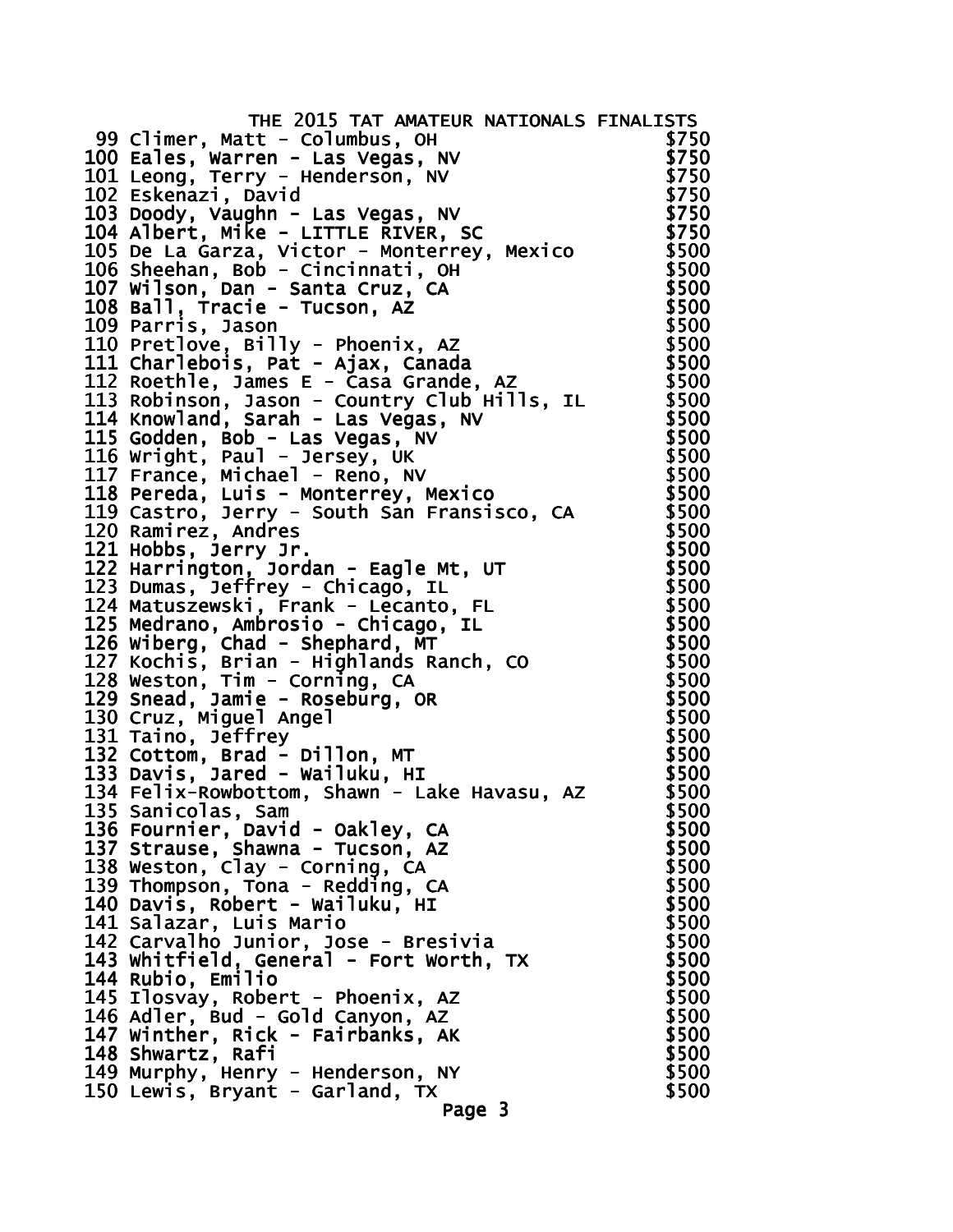| THE 2015 TAT AMATEUR NATIONALS FINALISTS                                                                                             |                |
|--------------------------------------------------------------------------------------------------------------------------------------|----------------|
| 151 Reeder, Renard - Baltimore, MD                                                                                                   | \$500          |
|                                                                                                                                      | \$500          |
| נג keeaer, kenara - Baitimore, MD<br>152 Casasola, Benjamin<br>153 Warner, Matthew - Upper Malboro, MD<br>154 Gay, Paul - Jersey, UK | \$500          |
| 154 Gay, Paul - Jersey, UK                                                                                                           | \$500          |
| 155 Lofthouse, Ray - Bradenton, FL                                                                                                   | \$500          |
| 156 Trevino, Cesar                                                                                                                   | \$500          |
| 157 Quitangon, Donato                                                                                                                | \$500          |
| 158 Martinez, Michael - Chandler, AZ                                                                                                 | \$500          |
| 159 Karch, TJ - Edgewood, WA                                                                                                         | \$500          |
| 160 Cathcart, Kristin - Mooresville, NC                                                                                              | \$500          |
| 161 Hop, Moises                                                                                                                      | \$500          |
| 162 Schlink, Susan - Chicago, IL                                                                                                     | \$500          |
| 163 Salmon, Randolph - McLeansville, NC                                                                                              | \$500          |
| 164 Ford-Atkinson, Yvette - Upper Malboro, MD                                                                                        | \$500          |
| 165 Gneiting, Daniel                                                                                                                 | \$500          |
| 166 Vega, Guadalupe                                                                                                                  | \$500          |
| 167 Aguilar, Jose - Mexico City                                                                                                      | \$500          |
| 168 Hewitt, David - Fremont, CA                                                                                                      | \$500          |
| 169 Moretti, Lou - Las Vegas, NV                                                                                                     | \$500          |
| 170 Woodward, Tony (M) - helena, MT                                                                                                  | \$500          |
| 171 Shaffer, Harry - Butte, MT                                                                                                       | \$500          |
| 172 Henderson, Ricky - Baltimore, MD                                                                                                 | \$500          |
| 173 Krafft, James - Anchorage, AK                                                                                                    | \$500          |
| 174 Mazulla, Mark (M) - Brentwood, CA                                                                                                | \$500          |
| 175 Satterlee, Jason - Maricopa, AZ                                                                                                  | \$500          |
| 176 Himes, Jeff (M) - Concord, NC                                                                                                    | \$500          |
| 177 Kurlan, David - Irving, TX                                                                                                       | \$500          |
| 178 DeMatte, Brian - Tucson, AZ                                                                                                      | \$500          |
| 179 Case, Ron - Oakley, CA                                                                                                           | \$500          |
| 180 Killough, Dennis (M) - Indian Trail, NC                                                                                          | \$500<br>\$500 |
| 181 Wallace, Brian                                                                                                                   | \$500          |
| 182 Espriu, Felipe - Marana, AZ<br>183 Dennis, Brian - Creedmoor, NC                                                                 | \$500          |
| 184 Nedry, William - Chandler, AZ                                                                                                    | \$500          |
| 185 Guinn, Curt - Hodges, SC                                                                                                         | \$500          |
|                                                                                                                                      | \$500          |
| 186 Marner, Trent - Kōkomo, IN<br>187 Manzella, Johnny (M) - McCalla, AL                                                             | \$500          |
| 188 Piroozshad, Dave (M) - Plantation, FL                                                                                            | \$500          |
| 189 McCleary, Jason - Central Point, OR                                                                                              | \$500          |
| 190 Rubeo, John - Henderson, NV                                                                                                      | \$500          |
| 191 Loredo, Gerardo                                                                                                                  | \$500          |
| 192 Sellers, Ricky - Bunnell, FL                                                                                                     | \$500          |
| 193 Traylor, Eric                                                                                                                    | \$500          |
| 194 Khuu, Danny - Brockton, MA                                                                                                       | \$500          |
| 195 Poulter, Michael - Springboro, OH                                                                                                | \$500          |
| 196 Hewitt, Travis - Fremont, CA                                                                                                     | \$500          |
| 197 Reid, Shane $(U)$ - Enfield, CT                                                                                                  | \$500          |
| 198 Martinez, Gabriel                                                                                                                | \$500          |
| 199 Jordan, James - Lowell, MA                                                                                                       | \$500          |
| 200 West, Brian - Palm Coast, FL                                                                                                     | \$500          |
| 201 Arena, Ronnie - E. Meadow, NY                                                                                                    | \$500          |
| 202 Moran, Matthew (U) - Union City, CA                                                                                              | \$500          |
| Page 4                                                                                                                               |                |